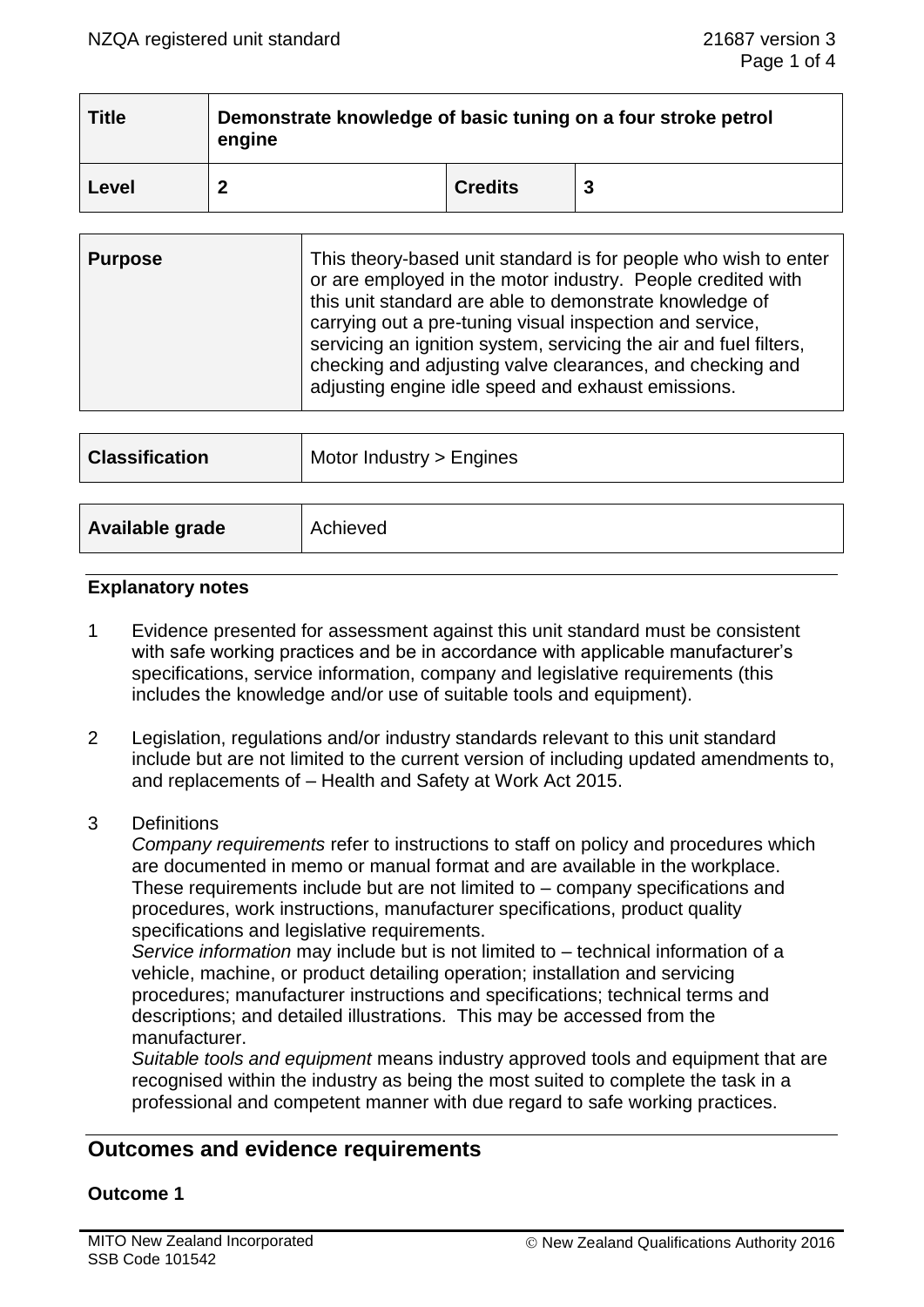Demonstrate knowledge of carrying out a pre-tuning visual inspection and service.

### **Evidence requirements**

1.1 Procedures for visually inspecting the engine and cooling system are described.

Range may include but is not limited to  $-$  oil, coolant, and fuel leaks; overheating; driving belts tension and condition; loose and disconnected wires and connectors.

- 1.2 Procedures to carry out a compression test are described.
- 1.3 Procedures to carry out a cylinder leakage test are described.
- 1.4 Procedures to carry out an engine vacuum test are described.

### **Outcome 2**

Demonstrate knowledge of servicing an ignition system.

### **Evidence requirements**

- 2.1 Safety precautions when servicing an ignition system are identified.
- 2.2 Procedures for removing, checking and refitting spark plugs are described.
	- Range may include but is not limited to no breakage, ensuring no foreign matter enters the plug holes; normal condition, sootedcarbon fouled, oil fouled, formation of ash, partially melted electrodes, heavy wear on ground electrode; adjustment.
- 2.3 Procedures for checking high tension (HT) and low tension (LT) are described.
- 2.4 Procedures for checking the initial ignition timing described.

### **Outcome 3**

Demonstrate knowledge of servicing the air and fuel filters.

### **Evidence requirements**

- 3.1 Safety precautions when servicing the air and fuel filters are identified.
- 3.2 Procedures for removing and replacing an air filter are described.
	- Range may include but is not limited to checking for cleanliness, expiry date.
- 3.3 Procedures for removing and replacing a fuel filter are described.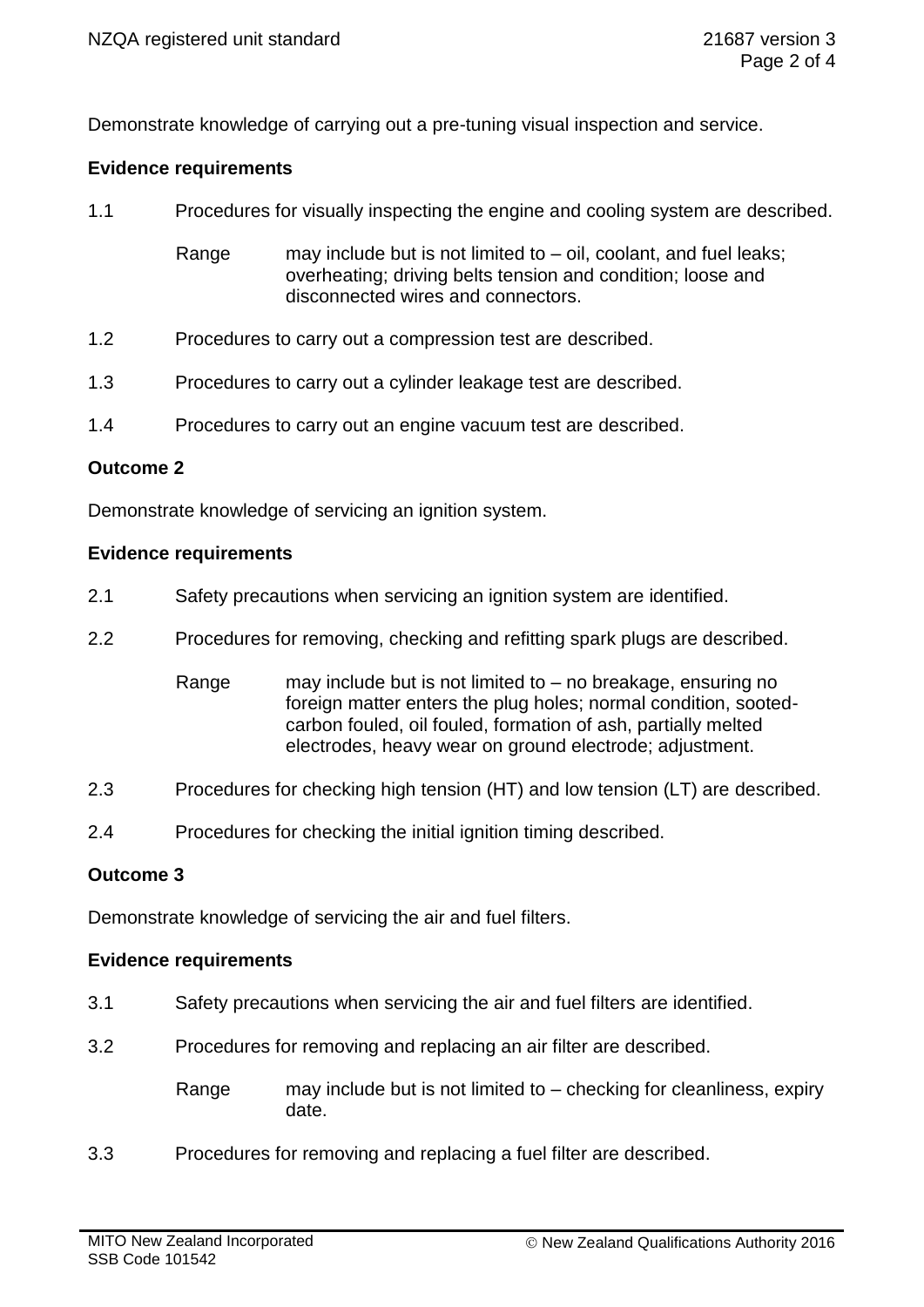Range may include but is not limited to – checking for cleanliness, expiry date.

# **Outcome 4**

Demonstrate knowledge of checking and adjusting valve clearances.

### **Evidence requirements**

- 4.1 Safety precautions when checking and adjusting valve clearances are identified.
- 4.2 Procedures for checking the valves for clearances, and adjusting them are described.
	- Range may include but is not limited to engine temperature, removing necessary components to gain access.
- 4.3 Procedures for reassembling the engine and checking for abnormal conditions are described.
	- Range may include but is not limited to oil leaks, coolant leaks, valve noise.

# **Outcome 5**

Demonstrate knowledge for checking and adjusting engine idle speed and exhaust emissions.

### **Evidence requirements**

- 5.1 Safety precautions when checking and adjusting engine idle speed and exhaust emissions are identified.
- 5.2 Procedures for measuring and adjusting engine idling speed are described.
	- Range may include but is not limited to engine at the specified temperature, fast idle (under systems load), normal idle (at rest).
- 5.3 Procedures for measuring exhaust emissions are described.
	- Range may include but is not limited to carbon monoxide (CO), hydrocarbon (HC); engine at the specified temperature and speed.

| December 2021 |
|---------------|
|               |